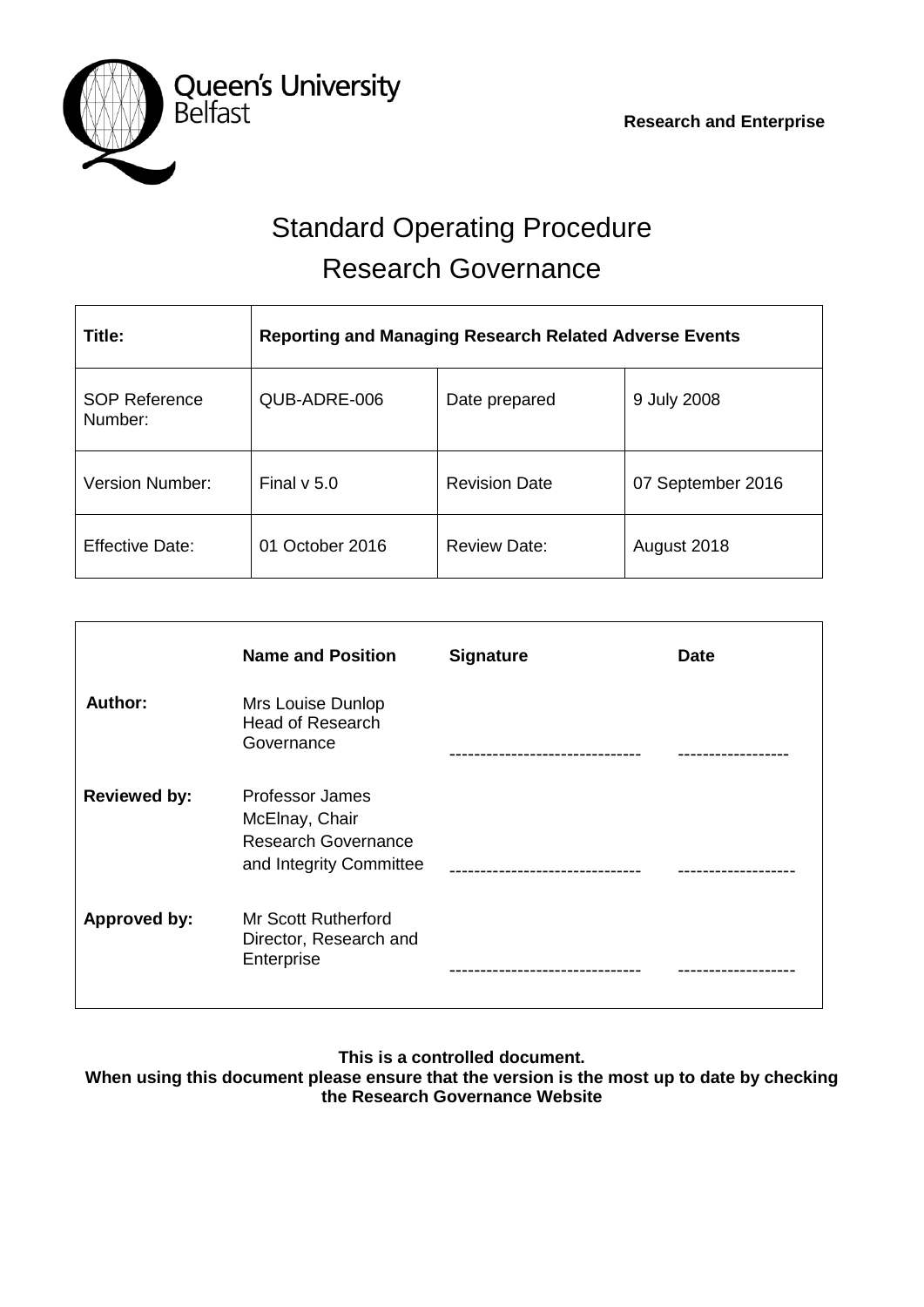# **Do Not Copy**

# Revision Log

| Previous      | Date of             | Reason for                   | <b>New Version Number</b> |
|---------------|---------------------|------------------------------|---------------------------|
| Version       | Review/Modification | Review/Modification          |                           |
| number        |                     |                              |                           |
| Final $v$ 1.0 | 10/11/09            | <b>Annual Review</b>         | Final $v$ 1.0             |
| Final $v$ 1.0 | 10/11/10            | <b>Annual Review/ Update</b> | Final $v$ 2.0             |
|               |                     | following MHRA GCP           |                           |
|               |                     | Inspection                   |                           |
| Final $v$ 2.0 | 10/08/2012          | <b>Periodic Review</b>       | Final $v$ 3.0             |
| Final $v$ 3.0 | 21/10/2014          | <b>Periodic Review</b>       | Final $v$ 4.0             |
| Final $v$ 4.0 | 07/09/2016          | <b>Periodic Review</b>       | Final $v$ 5.0             |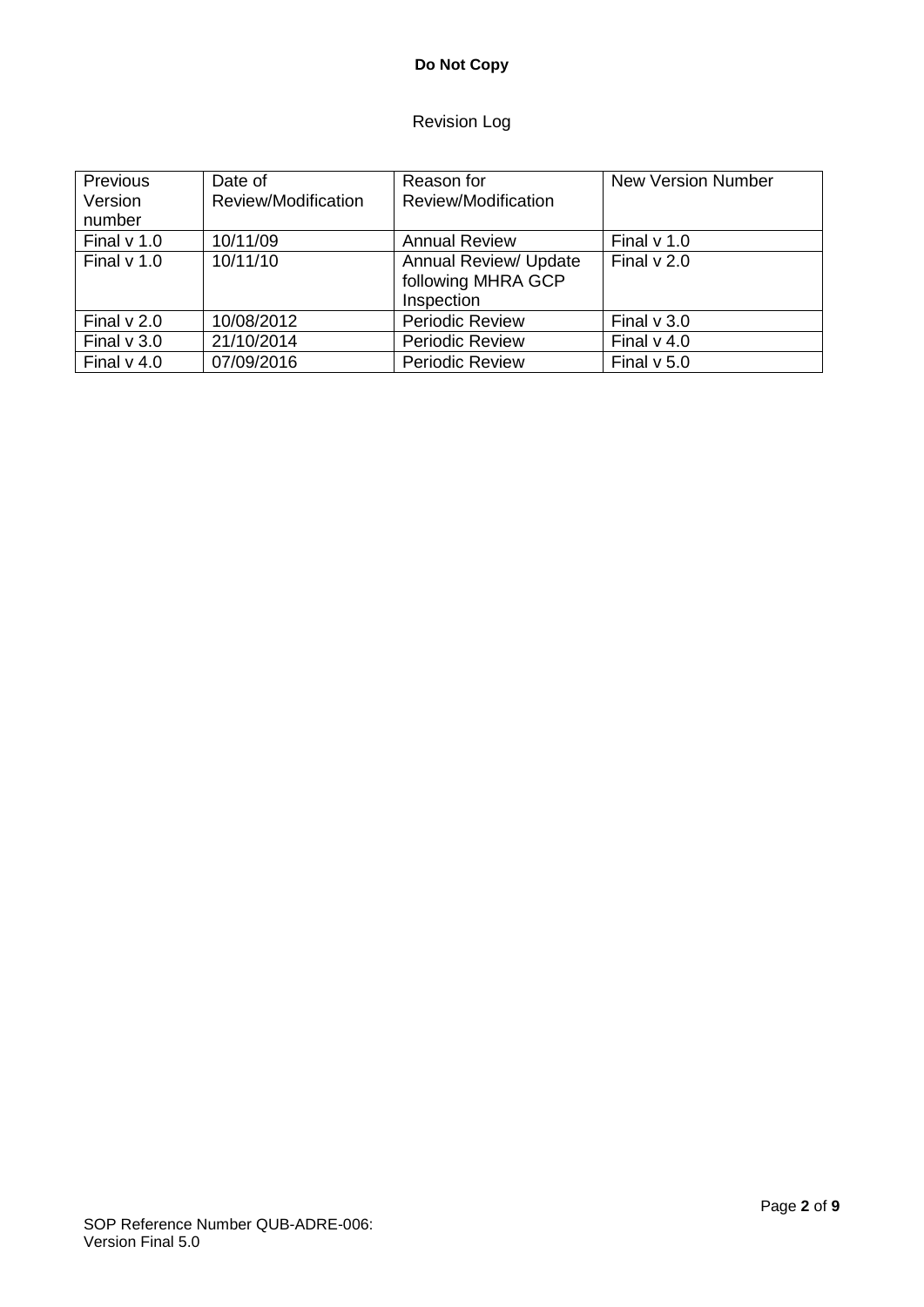# **1. Purpose**

This Standard Operating Procedure (SOP) sets out the procedure for reporting and managing adverse events of both Investigational Medicinal Products (IMPs) and non-IMP research studies in the UK, where Queen's University Belfast is the sponsor, or co-sponsor.

The primary focus of this SOP is for clinical trials of IMPs (CT-IMPs) but it is relevant for any research involving human participants.

## **2. Introduction**

[The Medicines for Human Use \(Clinical Trials\) Regulations 2004,](http://www.opsi.gov.uk/si/si2004/20041031.htm) and subsequent amendments and the [Department of Health and Social Services Research Governance](http://www.dhsspsni.gov.uk/research_governance_framework.pdf)  [Framework, F](http://www.dhsspsni.gov.uk/research_governance_framework.pdf)ebruary 2007 state specific requirements for the management of:

- Adverse Events (AEs);
- Adverse Drug Reactions (ADRs);
- Serious Adverse Events / Serious Adverse Reactions (SAEs/SARs);
- Suspected Serious Adverse Reactions (SSARs);
- Suspected Unexpected Serious Adverse Reactions (SUSARs).

Each type of Adverse Event, categorised above, is subject to different reporting requirements. This SOP will outline the requirements for each. In addition, adverse event and near miss reporting should also be undertaken in accordance with the host Trust's policy, if applicable, on reporting and the management of accidents, incidents and near misses. It is the researcher's responsibility to familiarise themselves with the relevant Trust's incident policies.

#### **2.1 Definitions**

2.1.1 Adverse Event (AE)

An adverse event is an untoward medical occurrence (regardless of seriousness, causality or expectedness) in a patient or clinical trial subject who has been administered a medicinal product. An AE does not necessarily have a causal relationship with this treatment.

2.1.2 Adverse Drug Reactions (ADR)

Any untoward and unintended responses to an IMP related to any dose administered.

- 2.1.3 Serious Adverse Event / Serious Adverse Reaction (SAE/SAR)
	- A serious adverse event or reaction is one that:
	- Results in death:
	- Is life-threatening i.e. it is the opinion of the investigator that the subject was at risk of death at the time of the event;
	- Requires hospitalisation, or the period of hospitalisation is prolonged regardless of the length of stay;
	- Results in persistent or significant disability or incapacity;
	- Is a congenital anomaly or birth defect:
	- Requires medical or surgical intervention in order to prevent permanent damage or impairment of a body function.

Medical judgement should be exercised when deciding whether the occurrence is an adverse event (AE) or adverse reaction (AR).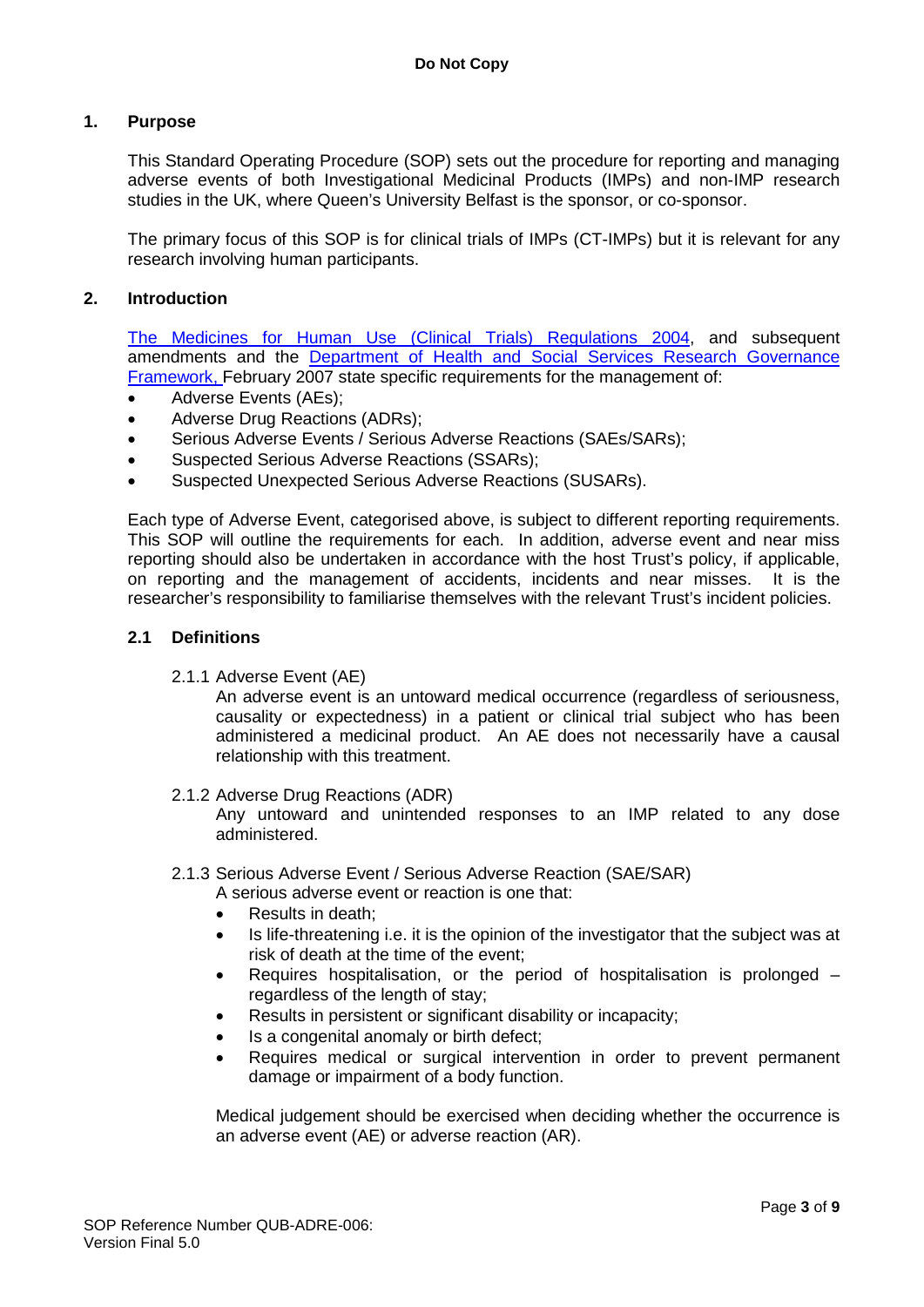2.1.4 Suspected Serious Adverse Reactions (SSAR)

Any adverse reaction that is classed as serious **and is** consistent with the information known about the IMP, which should be listed in the Investigator Brochure or is in the summary of the product characteristics for that particular product.

2.1.5 Suspected Unexpected Serious Adverse Reaction (SUSAR)

Any adverse reaction, which is suspected to have been caused by the IMP, that is classed as serious **and is not** consistent with the information known about the IMP.

2.1.6 Near Miss

An unplanned event that does not cause injury, damage or ill health but could do so.

2.1.7 Severity

The severity, or intensity, of an adverse reaction is classified as mild, moderate or severe and explained further in 5.2.3. It should be noted that the severity and seriousness of an adverse reaction are not the same thing. Seriousness is based on the patient/event outcome, for example those items listed in 2.1.3.

2.1.8 Causality

A reasonable causal relationship with the trial medication.

2.1.9 Expectedness of an Adverse Reaction

A reaction which is a recognised adverse effect of the medication, is deemed expected, otherwise it is deemed unexpected?

**Expected:** Consistent with the toxicity of the Investigational Medicinal Product (IMP) listed in the Summary of the Product Characteristics or Investigator's Brochure.

**Unexpected:** Not consistent with the toxicity of the IMP listed in the Summary of the Product Characteristics or Investigator's Brochure.

2.1.10 Expedited

Expedited is a term used to identify which reports need to be reported immediately and in no case later than 15 calendar days from receipt to the relevant competent authorities.

# **3. Scope**

This SOP applies to all studies where the University is acting in the capacity of Sponsor, or Co-Sponsor. It applies to all members of University staff; both academic and support staff as defined by Statute 1, including honorary staff and students.

# **4. Responsibilities**

#### **4.1 Chief Investigator**

The Chief Investigator (CI) has overall responsibility for the conduct of the study. He/she must:

- Report all serious adverse events immediately to the Sponsor (unless specified in the protocol or investigator's brochure as not requiring expedited reporting);
- Report all adverse events identified in the protocol as being critical to the evaluation of the trial safety to the trial Sponsor;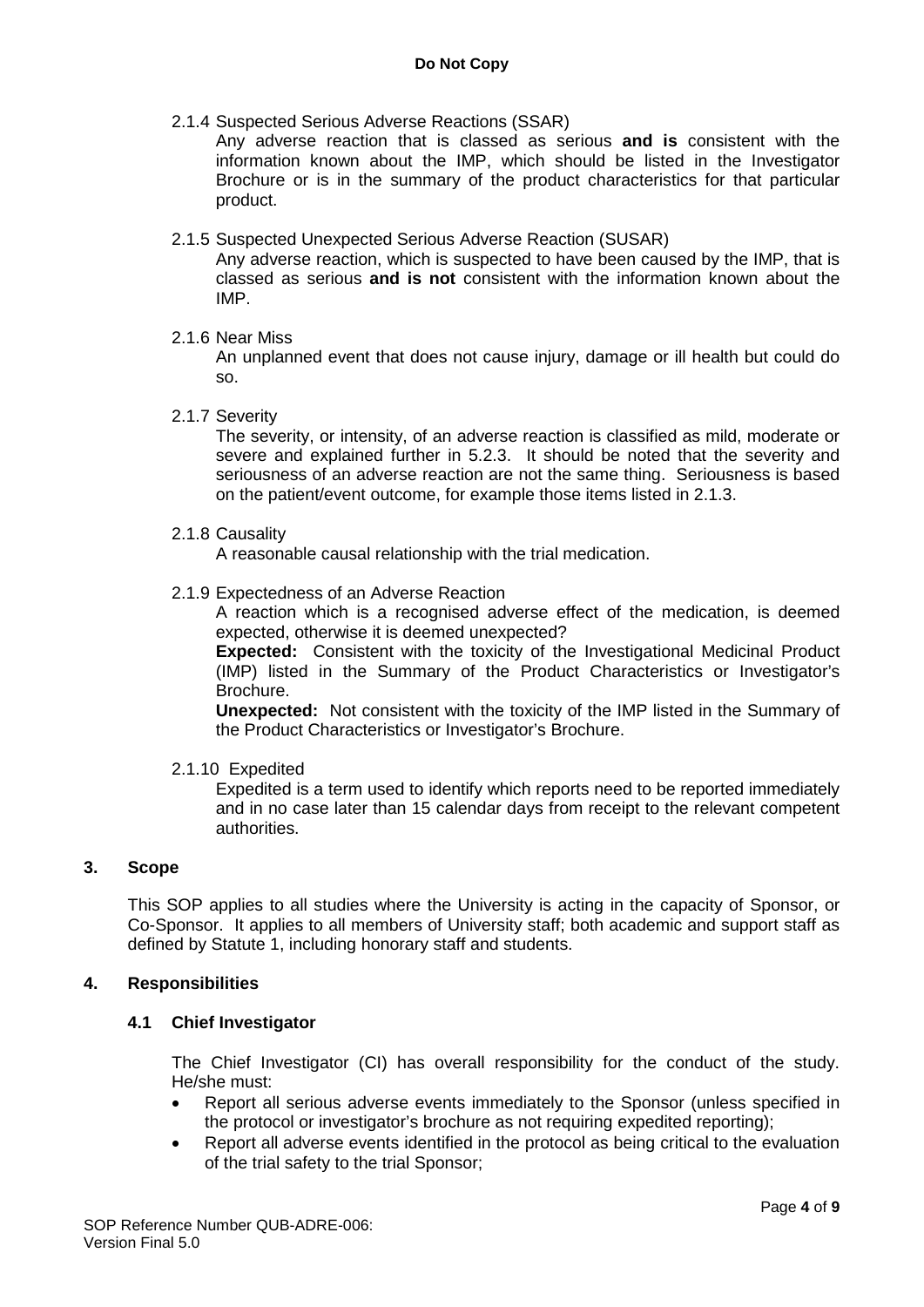- Supply the Sponsor and the Research Ethics Committee (REC) with any additional information requested;
- Adhere to the Trust's accident/incident policy and report near misses to the Trust's research office;
- To ensure that the study has been correctly entered on the Universities Human Subjects Database.

## **4.2 Site Principal Investigator(s)**

In the case of a multi-centre study the CI should delegate to the Site Principal Investigator (SPI) the appropriate responsibilities for managing and reporting adverse incidents on a given site. The Study Delegation Log (SOP-QUB-ADRE-005) should be completed as necessary.

#### **4.3 All Researchers**

On discovery of an adverse event, the research team member must record and notify the SPI or CI, whichever appropriate, of all adverse events not stated in the protocol or investigator's brochure as being exempt from the recording process.

At each trial visit the researcher in contact with the research subject must seek information to ascertain if any serious and/or non-serious adverse events have occurred since their last visit.

#### **4.4 Sponsor**

The University as Sponsor will ensure that robust Pharmacovigilance processes are in place for each regulated study. As stated below these functions are delegated to the Chief Investigator and could involve the use of external organisations. Therefore the process may vary slightly between studies, but oversight will be maintained by the Sponsor with at least:

- Reporting of all suspected unexpected serious adverse reactions (SUSARs) to the main REC and MHRA in an expedited manner;
- Providing an annual safety report to the main REC and MHRA;
- Informing all PIs of SUSARs that occur in relation to an investigational medical product used in that trial (relevant in the case of multi-centre trials).

**N.B. Where Queen's University Belfast is sponsoring the study, pharmacovigilance and safety reporting functions of the Sponsor are delegated to the Chief Investigator. However it is necessary that the University as Sponsor is content with the pharmacovigilance provision in place and has co-operation and access to all procedures when requested.**

#### **5. Procedure**

# **5.1 Protocol Development**

Before initiating a clinical trial, the CI should ensure that the protocol lists known side effects and adverse reactions that are contained within the manufacturer's product information. Then careful consideration should be given to the following:

• The process for collecting, recording, assessing and reporting AEs;

- Which AEs should be recorded (see paragraph 5.2);
- Which SAEs should be reported (see paragraph 5.2).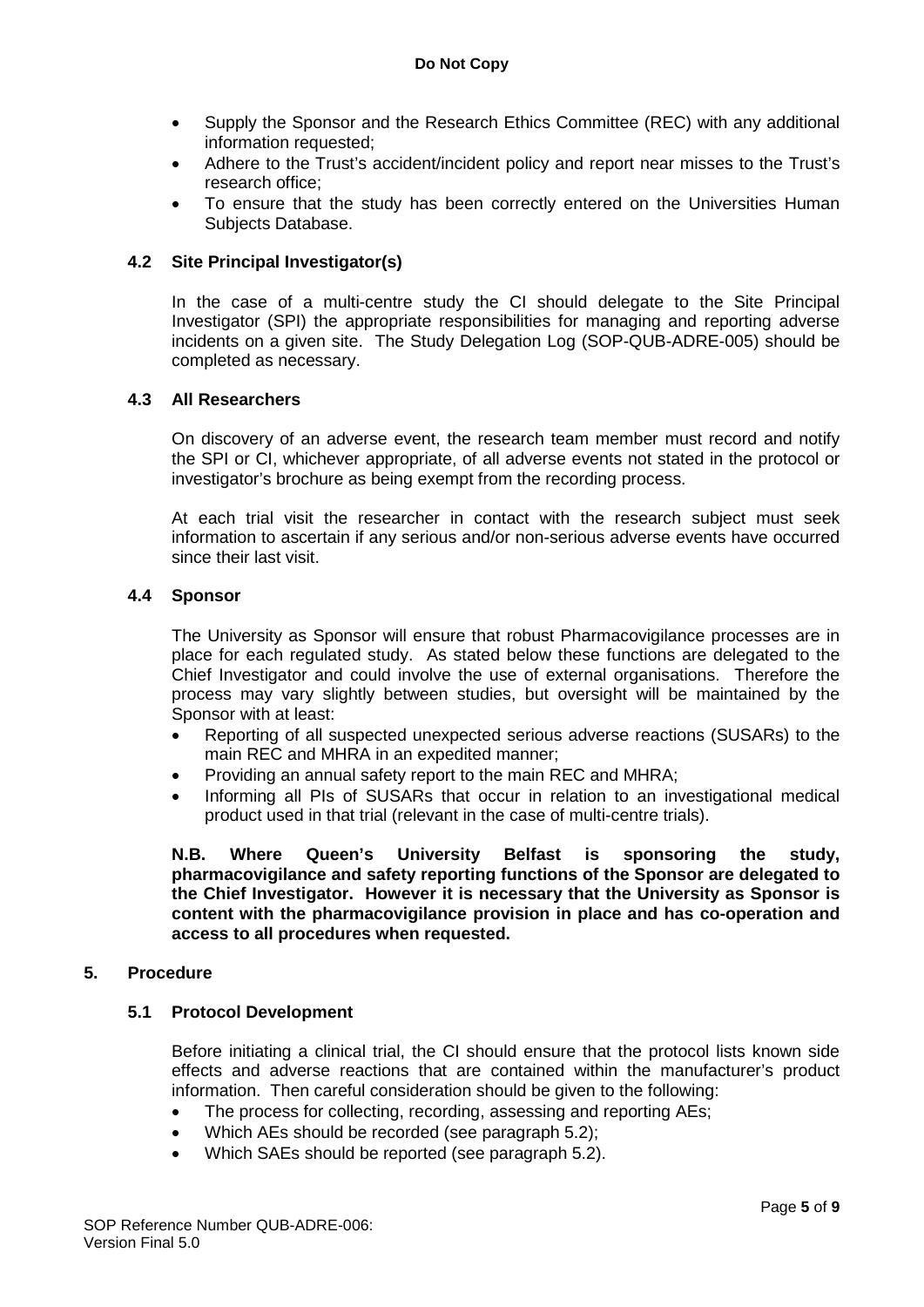The CI may decide that all, or only some, non-serious AEs are to be recorded. The decision made must be consistent with the purpose of the trial and any toxicity and efficacy end points.

#### **5.2 Collecting, recording, assessing and reporting SAEs**

The procedures for collecting, recording, assessing and reporting SAEs should be detailed in the trial protocol. There should be agreement as to which are defined as disease-related and are therefore not subject to expedited reporting. In addition, the protocol should specify which AE data will be recorded on a Case Report Form (CRF (SOP QUB-ADRE-007)) and when a specific SAE form will be used.

#### **5.2.1 Collecting**

Collecting information from all research subjects should be undertaken at each trial visit to identify if any serious and/or non-serious adverse events have occurred since their last visit. Researchers should also consider other potential sources of information about AEs:

- Information on source documents:
- Information in data collection forms (e.g. diary cards, quality of life forms etc);
- Missed and/or unscheduled visits, dropouts or withdrawals;
- Use of concomitant medications/devices:
- Abnormal clinical laboratory data.

#### **5.2.2 Recording**

All AEs (serious and non-serious) must be recorded by the researcher, unless the protocol / investigator's brochure states otherwise. This information will provide the basis of the annual safety report required by the MHRA and/or REC, as appropriate.

The AE record should include a description, the start date, duration and outcome. It should also contain an assessment of its seriousness, relatedness, expectedness, severity, actions and be legibly signed.

The AE should be recorded in the research participant's medical notes (or other relevant source data if not medical notes).

The researcher must also comply with the accident/incident/near miss recording system of the host NHS/HSC Trust, as appropriate.

#### **5.2.3 Assessing**

Each AE should be assessed to determine the seriousness, as outlined in 2.1.3, severity, expectedness (discussed in 2.1.9) and causality.

#### *Severity:*

The clinical lead should use their judgement to determine how severe or intense the AE was:

- Mild There was mild awareness of the event but it was easily tolerated, it required no treatment and did not interfere with the research participant's everyday activities.
- Moderate There was discomfort enough to cause some interference with the research participant's daily activities.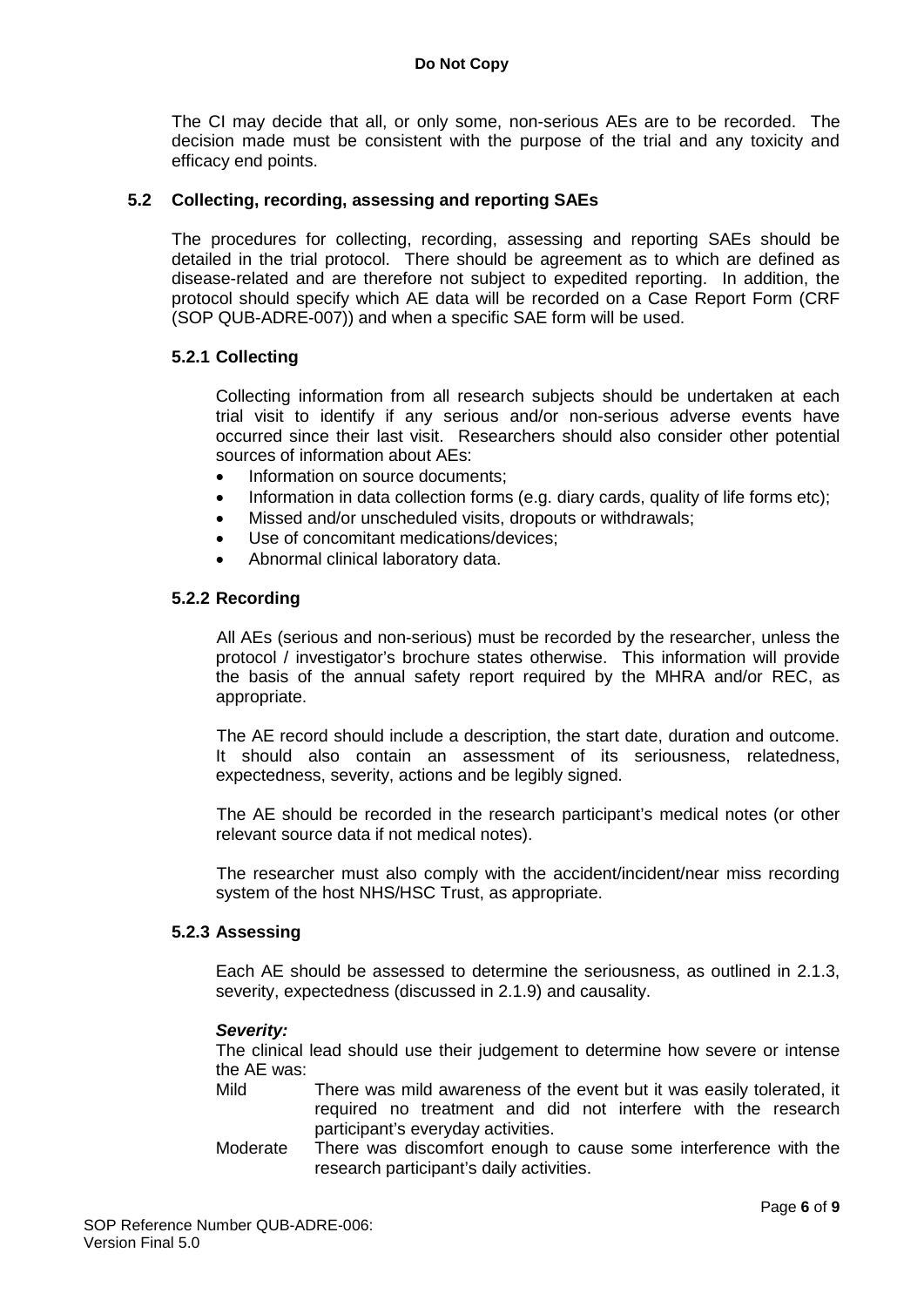Severe The AE prevented the research participant's normal daily activities.

#### *Causality:*

- Not related The AE is definitely not associated with the administration of the study medication/device.
- Unlikely The temporal association to the administration of the study medication/device is likely to have had another cause.
- Possible\* There is a reasonable temporal sequence from the administration of the study medication/device but the event could have been due to another, equally likely cause.
- Probable\* There is a reasonable temporal sequence from the administration of the study medication/device and it abates once discontinued. The event is more likely to be explained by the product than any other cause.
- Definitely\* There is a reasonable temporal sequence from the administration of the study medication/device which abates once discontinued and is confirmed on repeat exposure.

*\*where the event is assessed as possible, probable or definitely related, the event is an AR.*

#### *SUSAR:*

An event that is assessed as being 'serious', 'possible, probable or definitely related' and is 'unexpected' is defined as a SUSAR and will require expedited reporting to the MHRA / Research Ethics Committee.

# **5.2.4 Reporting**

If the SAE is considered serious, not disease-related and has been specified in the protocol as not requiring recording, the researcher must report the event to the CI immediately, or within 24 hours of being made aware of it. This initial report may be verbal but it must be followed up promptly with a detailed, written report taking into consideration his/her assessment of the seriousness, along with causality, expectedness and severity on a SAE form. Guidance for the reporting of SAEs is provided by the Health Research Authority:

[http://www.hra.nhs.uk/research-community/during-your-research-project/safety](http://www.hra.nhs.uk/research-community/during-your-research-project/safety-reporting/)[reporting/](http://www.hra.nhs.uk/research-community/during-your-research-project/safety-reporting/)

The immediate and follow-up reports should identify subjects by unique code numbers assigned to the trial subjects rather than by the subjects' names, personal identification numbers, and/or addresses.

For blinded clinical trials, the blind should be maintained unless it is felt necessary to be broken in the interest of subject safety. The blind should be broken for all SUSARs before they are reported to the MHRA for that specific subject. In the case of QUB sponsored projects the un-blinding should be carried out by individuals who are not involved in the day to day management of data.

The CI for all QUB sponsored studies will assume all Pharmacovigilance functions that are stated in the "Detailed guidance on the collection, verification and presentation of adverse reaction reports arising from clinical trials on medicinal products for human use" Therefore the CI is responsible for ensuring that SAEs are reported to the MHRA, REC, or other relevant organisations.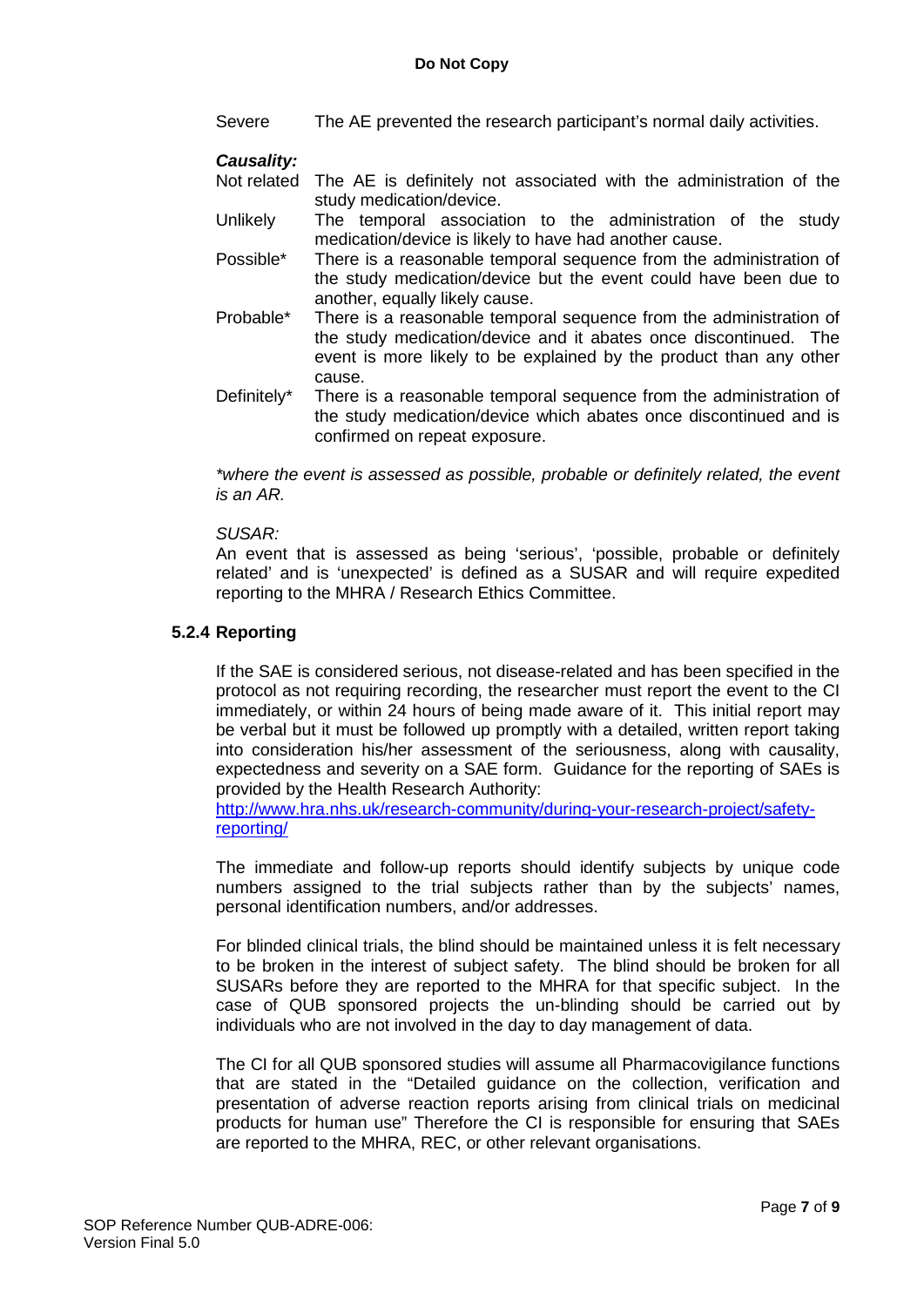The CI, or in the case of a site specific study the SPI, is responsible for ensuring that all adverse incidents/near misses which involve NHS/HSC patients, staff or facilities, are reported in accordance with the relevant NHS/HSC Trust incident reporting procedure.

All ARs related to an IMP that are both serious and unexpected (i.e. a SUSAR) are subject to expedited reporting, as defined in 2.1.10 above.

## • **Minimum criteria for expedited reporting of SUSARs to MHRA and REC**

For regulatory purposes, initial expedited reports should be submitted as soon as the following minimum criteria are met:

- i. The suspected IMP is identified;
- ii. Trial subject is identified;
- iii. An AE assessed as serious and unexpected, and for which there is a reasonable suspected causal relationship;
- iv. An identifiable reporting source.

The 7 or 15 day reporting clock does not start until the Sponsor can confirm that the event fulfils the criteria listed above.

#### • **Submission to the Research Ethics Committee**

Complete the Health Research Authority Safety Report Form and submit it to the relevant REC along with a full SUSAR report: [http://www.hra.nhs.uk/resources/during-and-after-your-study/progress-and](http://www.hra.nhs.uk/resources/during-and-after-your-study/progress-and-safety-reporting/)[safety-reporting/](http://www.hra.nhs.uk/resources/during-and-after-your-study/progress-and-safety-reporting/)

There is no prescribed format for the SUSAR report. Therefore, the CI will need to prepare a report to complement the NRES SAE form. Subsequently the SUSAR report, which may be in the form of a letter, should include:

- i. Patient trial number;
- ii. Age in years;
- iii. Sex;
- iv. Suspected drugs to include generic name, daily dose regime, routes of administration;
- v. Reported causal relationship;
- vi. Concomitant drug(s) and relevant history.

# • **Submission to the MHRA**

Reporting of SUSARSs should be completed via the **eSUSAR website**. There is no need for Sponsors to dual report to the [European Medicines Agency's](http://www.ema.europa.eu/ema/index.jsp?curl=pages/regulation/general/general_content_000679.jsp)  [\(EMA's\) EudraVigilance Clinical Trial Module \(EVCTM\).](http://www.ema.europa.eu/ema/index.jsp?curl=pages/regulation/general/general_content_000679.jsp) As the MHRA will forward all reported SUSARs this would result in duplication within the EVCTM. If in doubt as to whether the online reporting system was fully functional ensure that the MHRA receive a report by email/paper-based system.

However, no matter what the format used, it is important that the basic information identified in European Commission detailed guidance on the collection, verification and presentation of adverse reaction reports arising from clinical trials on medicinal products for human use is included in the report.